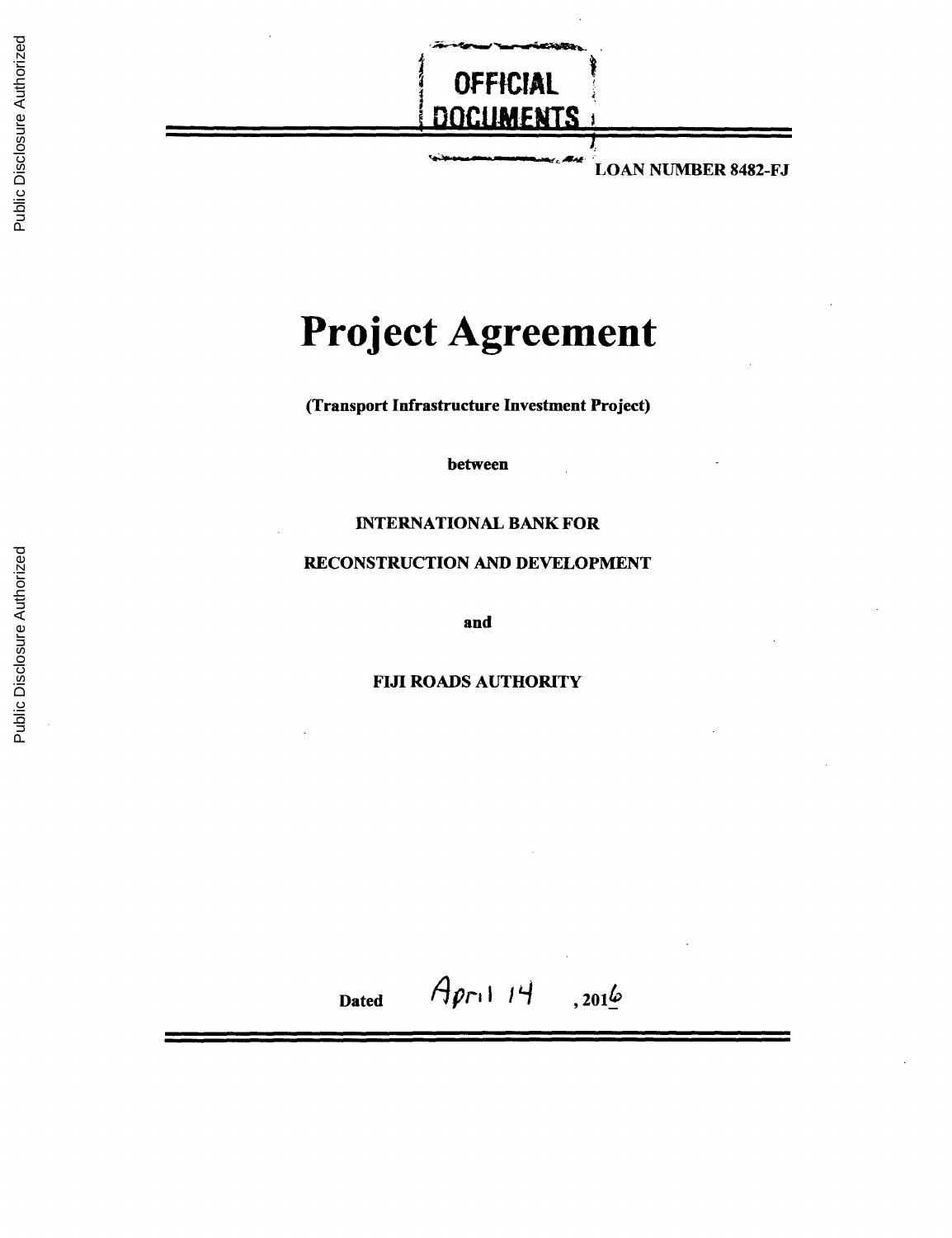#### **PROJECT AGREEMENT**

AGREEMENT dated  $\overrightarrow{A}$  $\overrightarrow{P}$ i 1 1  $\overrightarrow{P}$ , 201 $\overrightarrow{Q}$  entered into between **INTERNATIONAL** BANK FOR RECONSTRUCTION AND DEVELOPMENT ("Bank") and Fiji Roads Authority ("Project Implementing Entity") ("Project Agreement") in connection with the Loan Agreement ("Loan Agreement") of same date between the Republic of Fiji ("Borrower") and the Bank. The Bank

#### **ARTICLE I - GENERAL CONDITIONS; DEFINITIONS**

- *1.01.* The General Conditions (as defined in the Appendix to the Loan Agreement) constitute an integral part of this Agreement.
- 1.02. Unless the context requires otherwise, the capitalized terms used in this Agreement have the meanings ascribed to them in the Loan Agreement or the General Conditions.

#### **ARTICLE** H **- PROJECT**

- 2.01. The Project Implementing Entity declares its commitment to the objectives of the Project. To this end, the Project Implementing Entity shall carry out the Project in accordance with the provisions of Article V of the
- 2.02. Without limitation upon the provisions of Section 2.01 of this Agreement, and except as the Bank and the Project Implementing Entity shall otherwise agree, the Project Implementing Entity shall carry out the Project in accordance with the provisions of the Schedule to this Agreement.

#### **ARTICLE III - REPRESENTATIVE; ADDRESSES**

- **3.01.** The Project Implementing Entity's Representative is its Chief Executive Officer.
- **3.02.** The Bank's Address is:

International Bank for Reconstruction and Development **<sup>1818</sup>**H Street, NW Washington, **DC** 20433 United States of America

| Cable:           | Telex:           | Facsimile:     |
|------------------|------------------|----------------|
| <b>INTBAFRAD</b> | $248423(MCI)$ or | 1-202-477-6391 |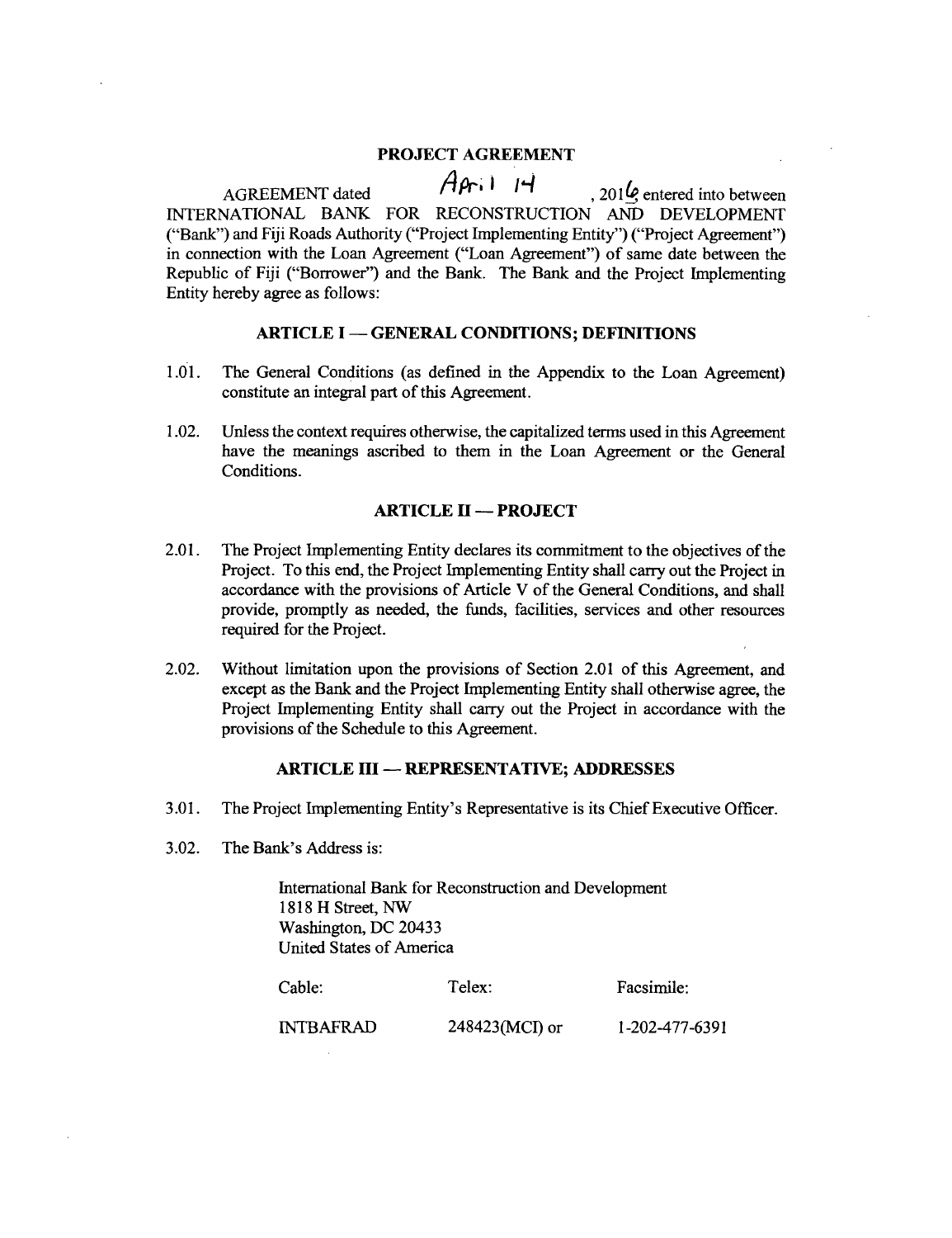$\sim$ 

 $\bar{z}$ 

 $\hat{\mathcal{A}}$ 

 $\hat{\boldsymbol{\beta}}$ 

# Washington, **D.C.** 64145(MCI)

**3.03.** The Project Implementing Entity's Address is:

Level **1,** Building **3** Revenue **&** Customs Services Complex Ratu Sukuna Road Suva Republic of **Fiji**

Fax

**+679 3100** 044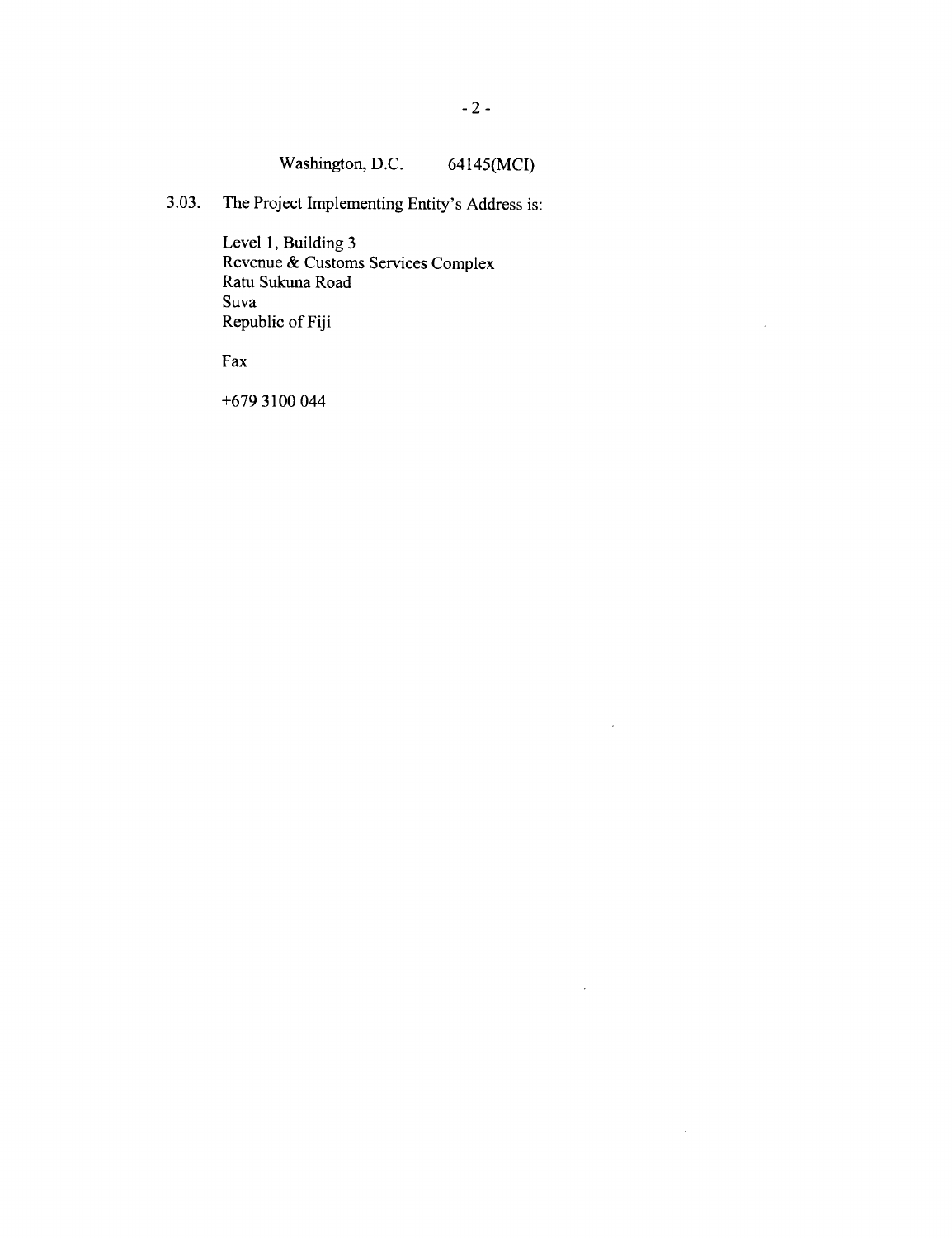AGREED at  $\bigcup_{\alpha} W(\alpha)$ ,  $\overrightarrow{F(y)}$  , as of the day and year first above written.

INTERNATIONAL BANK FOR **RECONSTRUCTION AND DEVELOPMENT**

**By**

Wanz R. Iness. Grous

Name: **FRANZ R. DREES GROSS** Title: **COUNTRY DIRECTOR**, **EACNF** 

FIJI ROAD AUTHORITY

**By**

 $\bar{\mathcal{A}}$ 

 $\leq -\left| c\right|$ 

Authorized Representative Name: RORY CARLAND Title: Heting CEO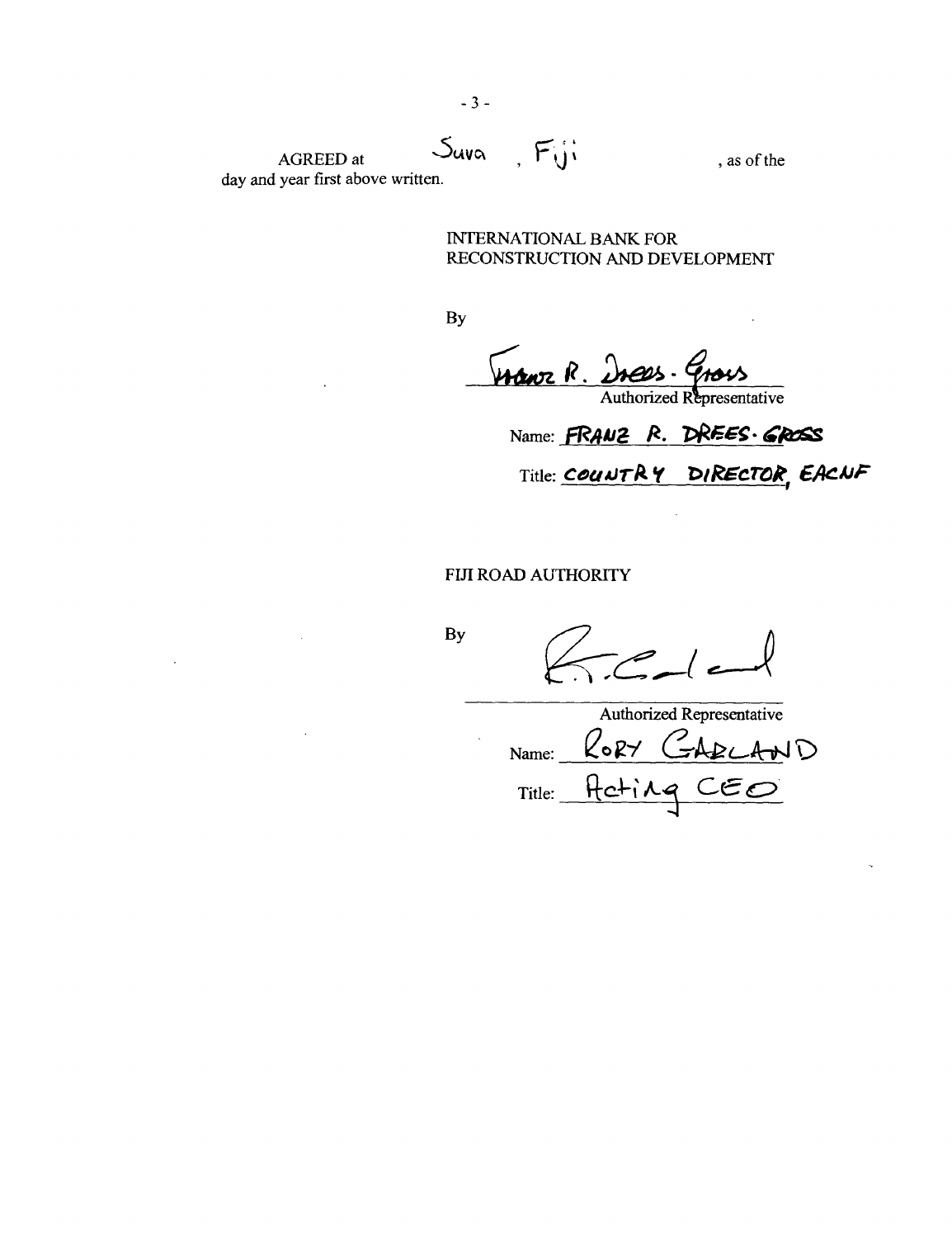#### **SCHEDULE**

#### **Execution of the Project**

#### **Section I. Implementation Arrangements**

#### **A. Institutional and other Implementation Arrangements**

#### 1. Project Supervision Team

To ensure proper and efficient day to day implementation of the Project, the Project Implementing Entity shall establish, **by** not later than four (4) months after the Effective Date, and thereafter maintain throughout the Project implementation period, a Project Supervision Team, with mandate and staff in adequate numbers all with qualifications and experience satisfactory to the Bank, such staff to include a Project manager/procurement specialist, an accountant, an environmental specialist and a social development specialist.

## 2. Project Administration Manual

The Project implementing Entity shall:

(a) prepare and thereafter adopt a Project Administration Manual ("PAM"), in form and substance satisfactory to the Bank, containing detailed arrangements and procedures for: (i) institutional coordination and day-to-day execution of the Project; (ii) eligibility criteria, appraisal, approval and administration arrangements and procedures for Subprojects; (iii) disbursement and financial management; (iv) procurement; (v) environmental and social safeguards management; (vi) monitoring and evaluation, reporting and communication; and (vii) such other administrative, financial, technical and organizational arrangements and procedures as shall be required for the Project;

**(b)** carry out the Project in accordance with the Project Administration Manual ("PAM") as shall be so adopted; (provided, however, that in the event of any conflict between the arrangements and procedures set out in the PAM and the provisions of this Agreement, the provisions of this Agreement shall prevail): and

(c) not amend, abrogate or waive any provision of the PAM unless the Bank has provided its prior no-objection thereof in writing.

#### B. **Anti-Corruption**

The Project Implementing Entity shall ensure that its Respective Part of the Project is carried out in accordance with the provisions of the Anti-Corruption Guidelines.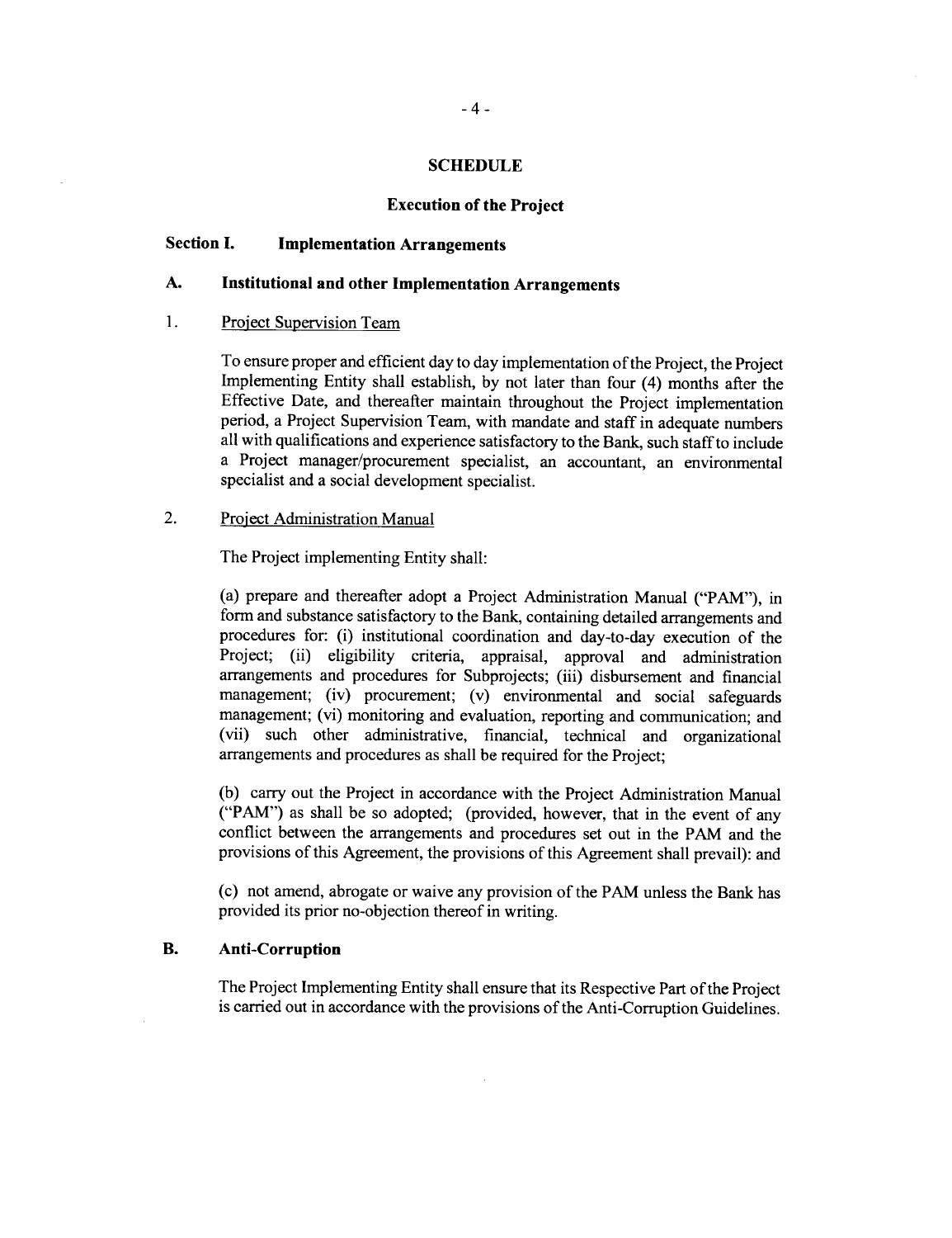# **C. Selection Criteria and Approval Process for Subprojects**

- 1. The Project Implementing entity shall periodically submit for Bank's approval a list of roads, bridges, rural jetties and/or wharves it wishes to propose for Subprojects. The list shall be accompanied **by** an endorsed feasibility study for each proposed Subproject, with sufficient detail for Bank and the Co-financier to assess whether the proposed Subprojects meet the criteria set forth in the PAM. and are otherwise suitable and viable. The said feasibility studies prepared for proposed Subprojects shall be endorsed **by** the Ministry of Finance prior to submission to the Bank and Co-financier for approval.
- 2. The Project Implementing Entity shall ensure that all documents forming the basis for screening, selection and processing of Subprojects are made available to Bank upon request and are kept available for such purposes for a minimum period of five years from the date of the project completion report for the Project.

# **D. Project Website**

**By** not later than twelve (12) months after the Effective Date, the Project Implementing Entity shall create a Project website on which information about various matters in regards to the Project shall be disclosed, including information about the status of contract implementation. The Project website need not be separate from an existing website of the Project Implementing Entity, as long as it is comprehensive and easily accessible **by** the public.

# **E. Counterpart Funds**

- 1. The Project Implementing Entity shall ensure: (i) sufficient counterpart funds are provided from its budget for each fiscal year, in a timely manner, for the efficient implementation of the Project; and (ii) adequate funds towards operations and maintenance of Project facilities, through budgetary allocations or other means, during and after the Project's completion.
- 2. The Project Implementing Entity shall provide as necessary, respective counterpart staff, land, facilities, and funding required for timely and effective implementation of the Project, including, without limitation, any funds required (a) to fund operation and maintenance of Project facilities, **(b)** to mitigate unforeseen environmental or social impacts, and (c) to meet any additional costs arising from design changes, price escalation in construction costs and/or unforeseen circumstances. The Project Implementing Entity shall make the resources thus required available on an annual basis for each fiscal year.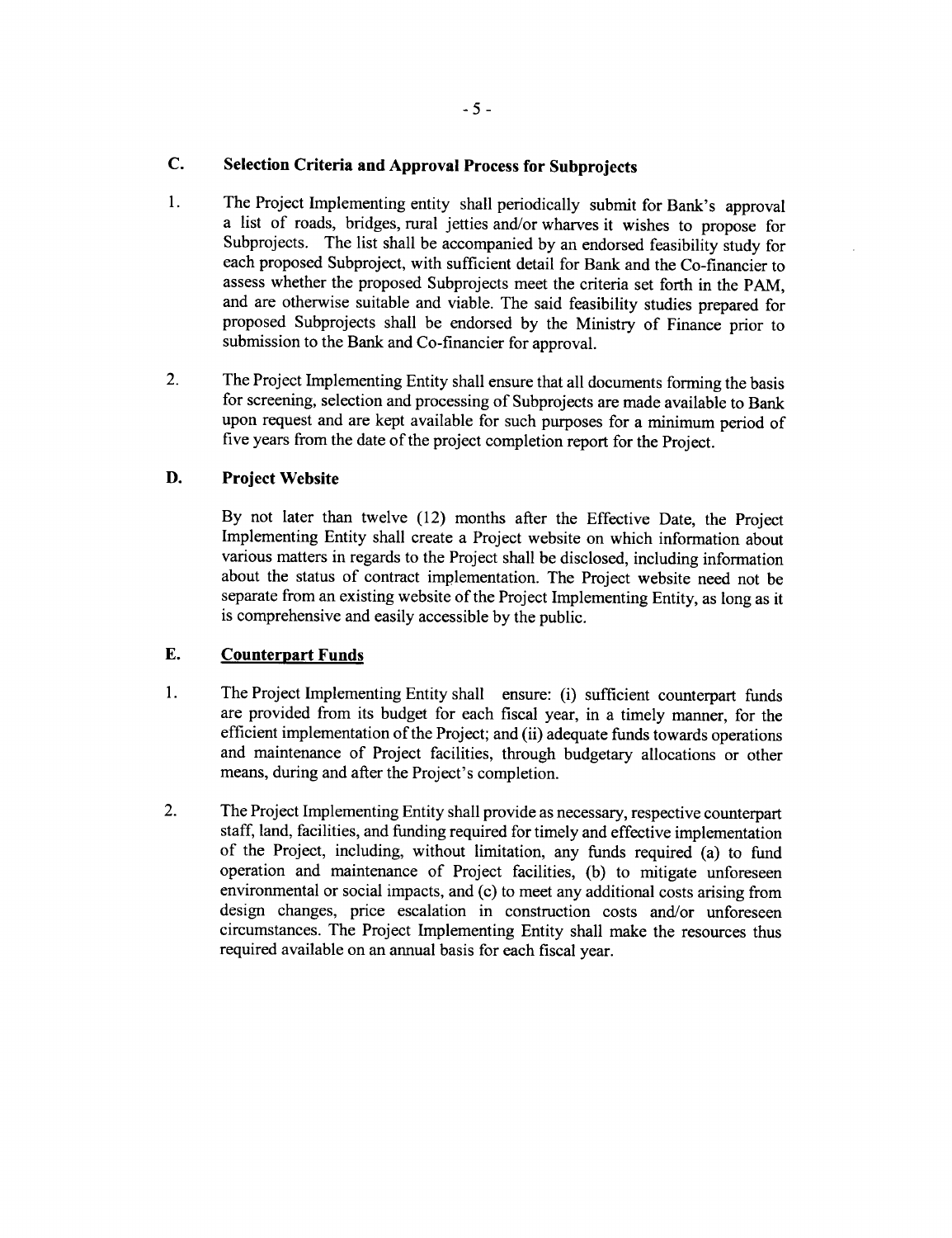# **F. Environmental and Social Safeguards**

- 1. The Project Implementing Entity shall carry out the Project in accordance with the provisions of the Safeguard Instruments and the Additional Plans.
- 2. Whenever an Additional Plan shall be required for any proposed Subproject in accordance with the provisions of the **ESMF** or the LARF as the case may be, the Project Implementing Entity shall ensure that:
	- (a) prior to the commencement of such Subproject, such Additional Plan is: (i) prepared in accordance with the provisions of the **ESMF** or the LARF, as the case may be; (ii) furnished to the Bank and the Co-financier for review and no-objection in accordance with the PAM; and (iii) thereafter adopted and disclosed as accepted **by** the Borrower, in a manner satisfactory to the Bank and the Co-financier; and
	- **(b)** thereafter such measures are taken as shall be necessary or appropriate to ensure compliance with the requirements of such Additional Plan.
- **3.** The Project Implementing Entity shall not amend, abrogate or waive, or permit to be amended, abrogated or waived, the Safeguard Instruments or the Additional Plans, unless the Bank and the Co-financier has provided its prior no-objection thereof in writing, and the Borrower has complied with the same consultation and disclosure requirements as applicable to the original adoption of the said instruments.
- 4. The Project Implementing Entity shall ensure that:
	- (a) all terms of reference for any technical assistance or studies carried out under the Project are consistent with the Bank's environmental and social safeguards policies social safeguards policies and requirements; and,
	- **(b)** in drafting any regulations, guidelines or corporate procedures and carrying out capacity building activities under the Project, due attention is given to said policies and requirements.
- **5.** Without limitation upon its other reporting obligations under this Agreement, the Project Implementing Entity shall collect, compile and submit to the Bank, as part of the Project Reports, consolidated reports on the status of compliance with the Safeguards Instruments, the Additional Plans and other safeguard requirements for any technical assistance, giving details of:
	- (a) results of the screening process for sub-projects
	- **(b)** measures taken in accordance with the said instruments and requirements;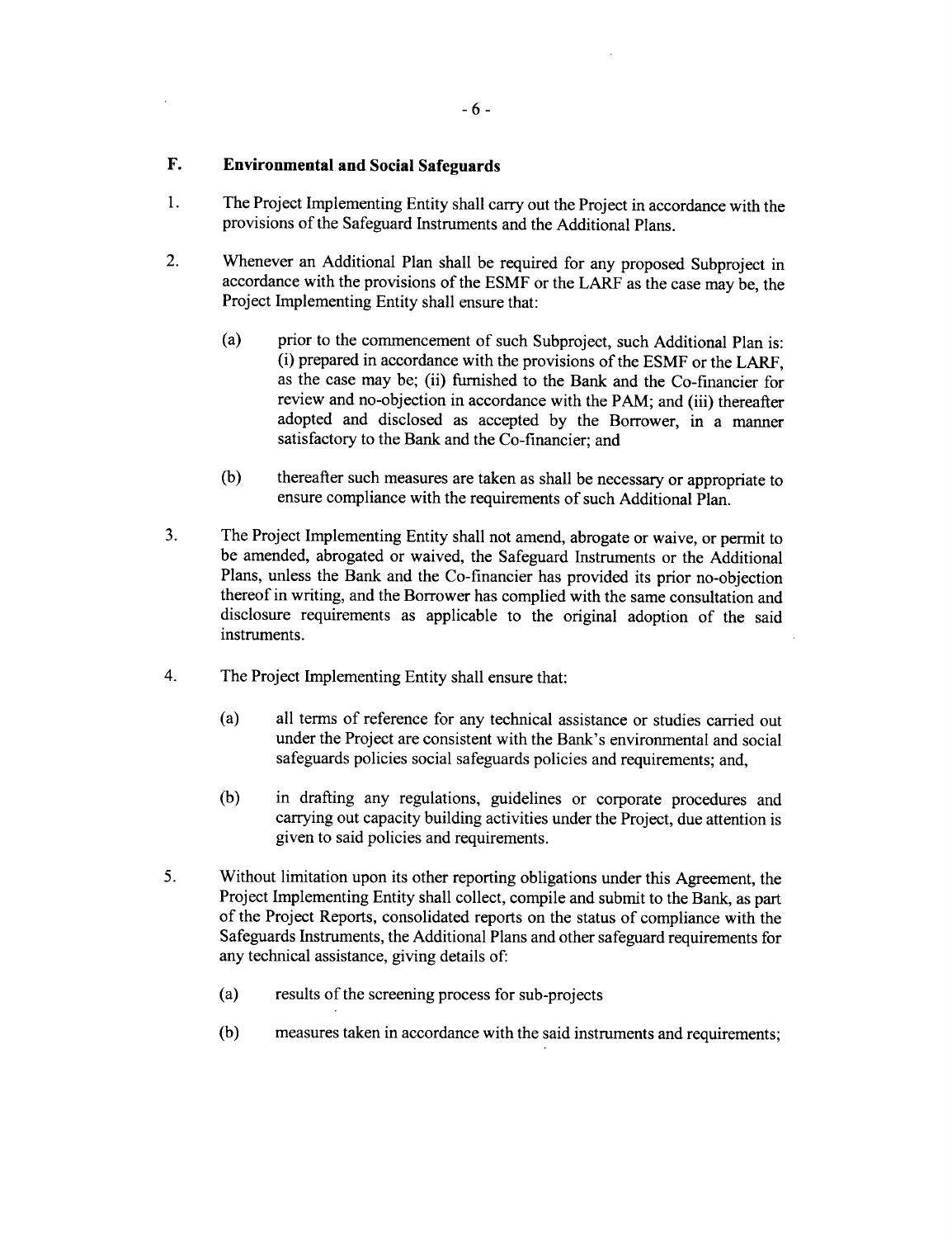- **(c)** conditions, if any, which interfere or threaten to interfere with the implementation of the said measures; and
- **(d)** remedial measures taken or required to be taken to address such conditions.
- **6.** In the event of any conflict between the provisions of any of the Safeguard Instruments or the Additional Plans, and the provisions of this Agreement, the provisions of this Agreement shall prevail.

## **Section II. Project Monitorin2, Reporting and Evaluation.**

#### **A. Project Reports**

- 1. **The** Project Implementing Entity shall monitor and evaluate the progress of the Project and prepare Project Reports the Project in accordance with the provisions of Section **5.08 (b)** of the General Conditions and on the basis of indicators acceptable to the Bank and set forth in the PAM. Each such Project Report shall cover the period of one calendar quarter, and shall be furnished to the Borrower not later than thirty **(30)** days after the end of the period covered **by** such report for incorporation and forwarding **by** the Borrower to the Bank of the overall Project Report.
- 2. The Project Implementing Entity shall: (a) not later than July **31, 2017** (or such other date as the Bank may agree), prepare and furnish to the Borrower a mid-term report, in such detail as the Bank shall reasonably request, documenting progress achieved in the carrying out of the Project during the period preceding the date of such report, taking into account the monitoring and evaluation activities performed pursuant to paragraph 1 of this Section **II.A,** and setting out the measures recommended to ensure the continued efficient carrying out of the Project and the achievement of its objective during the period following such date; and **(b)** review with the Bank such mid-term report, on or about the date one month after its submission, and thereafter take all measures required to ensure the continued efficient implementation of the Project and the achievement of its objective, based on the conclusions and recommendations of the mid-term report and the Bank's views on the matter.

#### B. **Financial Management, Financial Reports and Audits**

1 **.** The Project Implementing Entity shall maintain a financial management system and prepare financial statements in accordance with consistently applied accounting standards acceptable to the Bank, both in a manner adequate to reflect the operations and financial condition of the Project Implementing Entity, including the operations, resources and expenditures related to the Project.